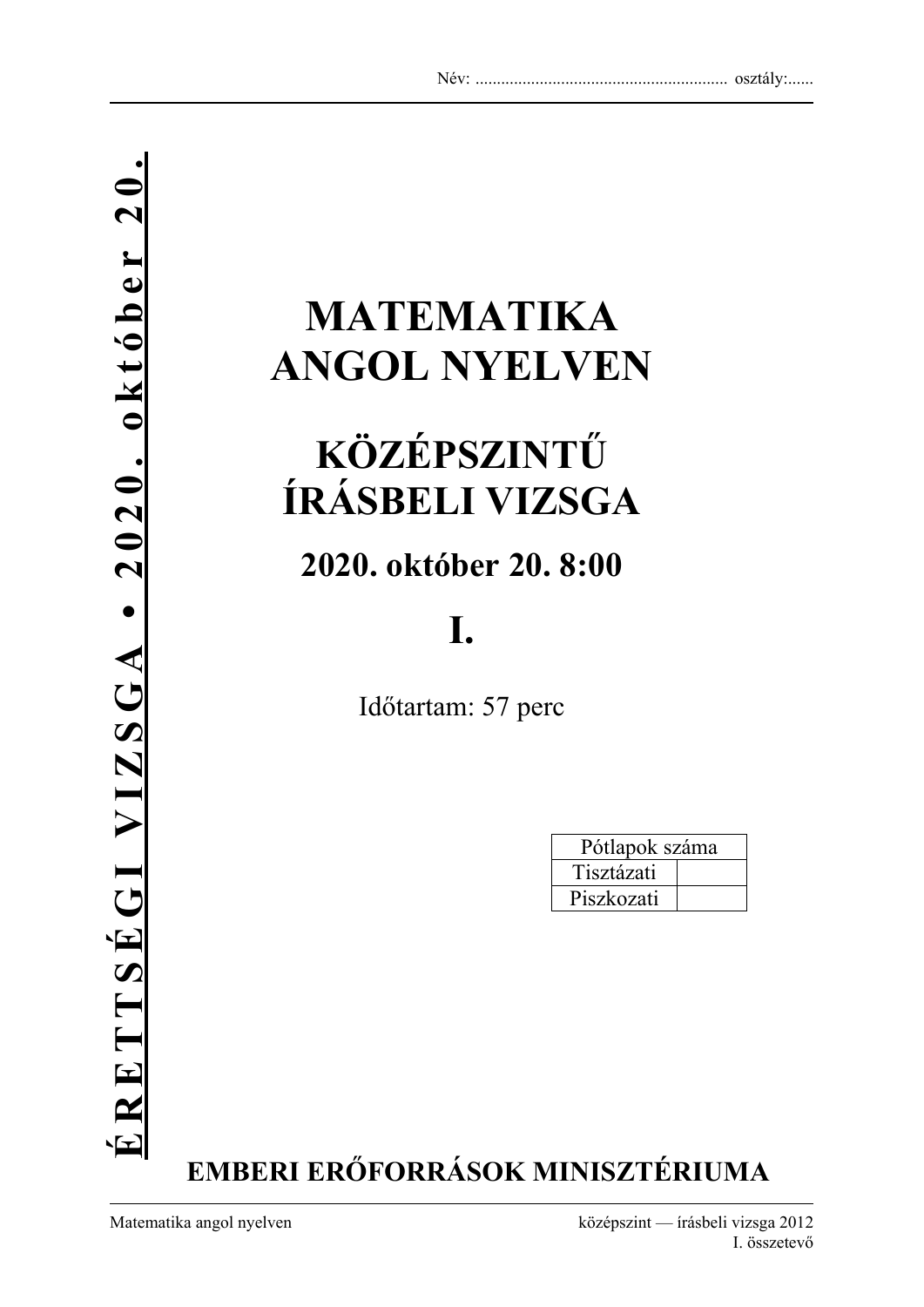### **Instructions to candidates**

- 1. The time allowed for this examination paper is 57 minutes. When that time is up, you will have to stop working.
- 2. You may solve the problems in any order.
- 3. On solving the problems, you may use a calculator that cannot store and display textual information. You may also use any edition of the four-digit data tables. The use of any other electronic device or printed or written material is forbidden!
- 4. **Enter the final answers in the appropriate frames.** You are only required to detail your solutions where you are instructed by the problem to do so.
- 5. Write in pen. Diagrams may be drawn in pencil. The examiner is instructed not to mark anything written in pencil, other than diagrams. If you cancel any solution or part of a solution by crossing it over, it will not be assessed.
- 6. Only one solution to each problem will be assessed. In case of more than one attempt to solve a problem, indicate clearly which attempt you wish to be marked.
- 7. Please **do not write in the grey rectangles**.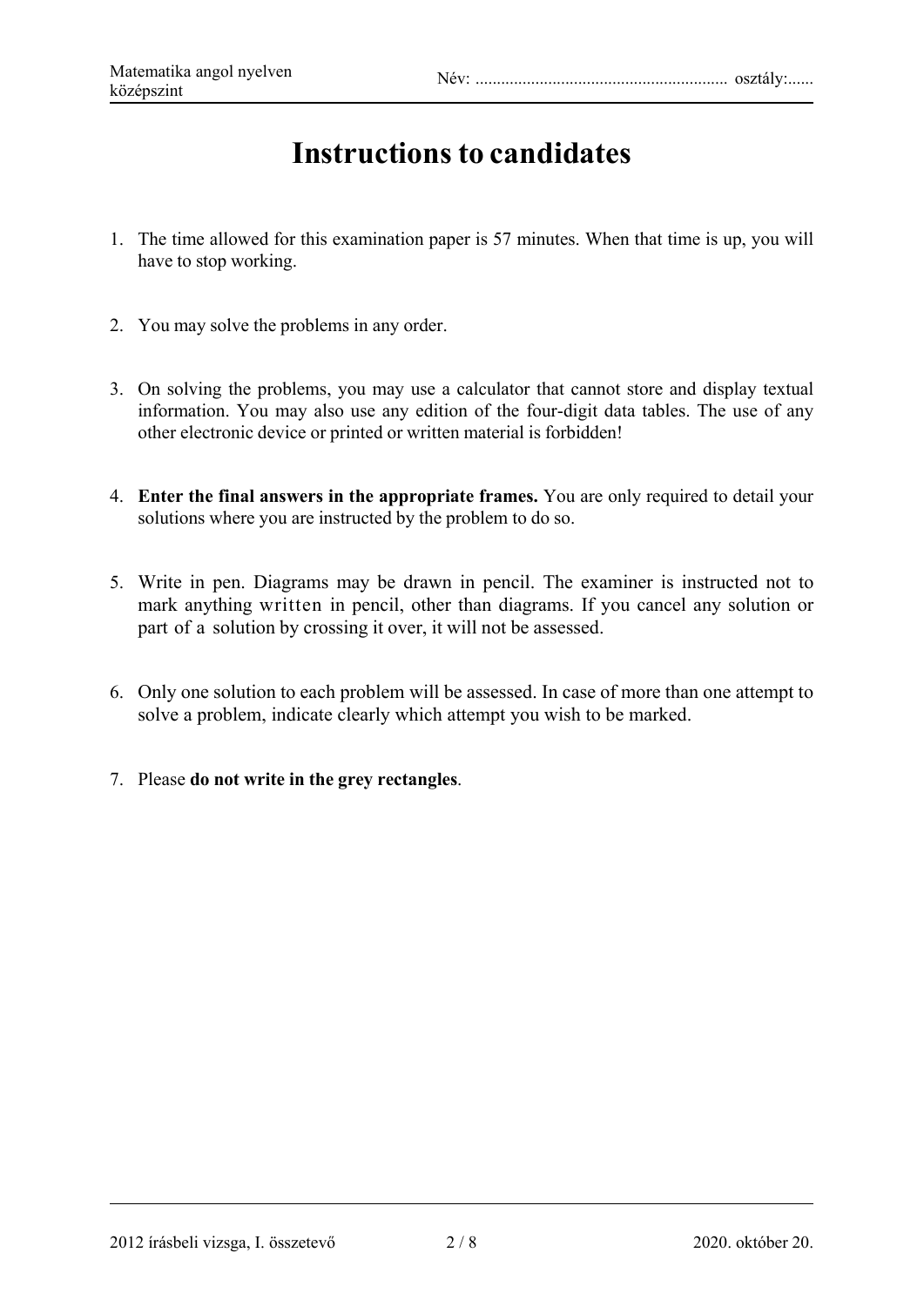**1.** The following two sets are given:  $A = \{1; 3; 6; 10; 15\};$  $B = \{1; 4; 10; 20\}.$ Give the sets  $A \cap B$  and  $A \setminus B$  by listing their elements.

| $A \cap B =$      | 1 point |  |
|-------------------|---------|--|
| $A \setminus B =$ | 1 point |  |

**2.** Anna goes running on a 200-metre long circular track for five days. On the first day she runs 5 laps. Starting from the second day, she is running 1 more lap each day than she did on the day before.

What is the total distance (in metres) run by Anna during these five days?

| She ran a total | metres. | 2 points |  |
|-----------------|---------|----------|--|
|-----------------|---------|----------|--|

**3.** What digit should be written in place of *x* so that the four-digit number  $\overline{202x}$  is divisible by 12?

| $x =$ | 2 points |  |
|-------|----------|--|
|-------|----------|--|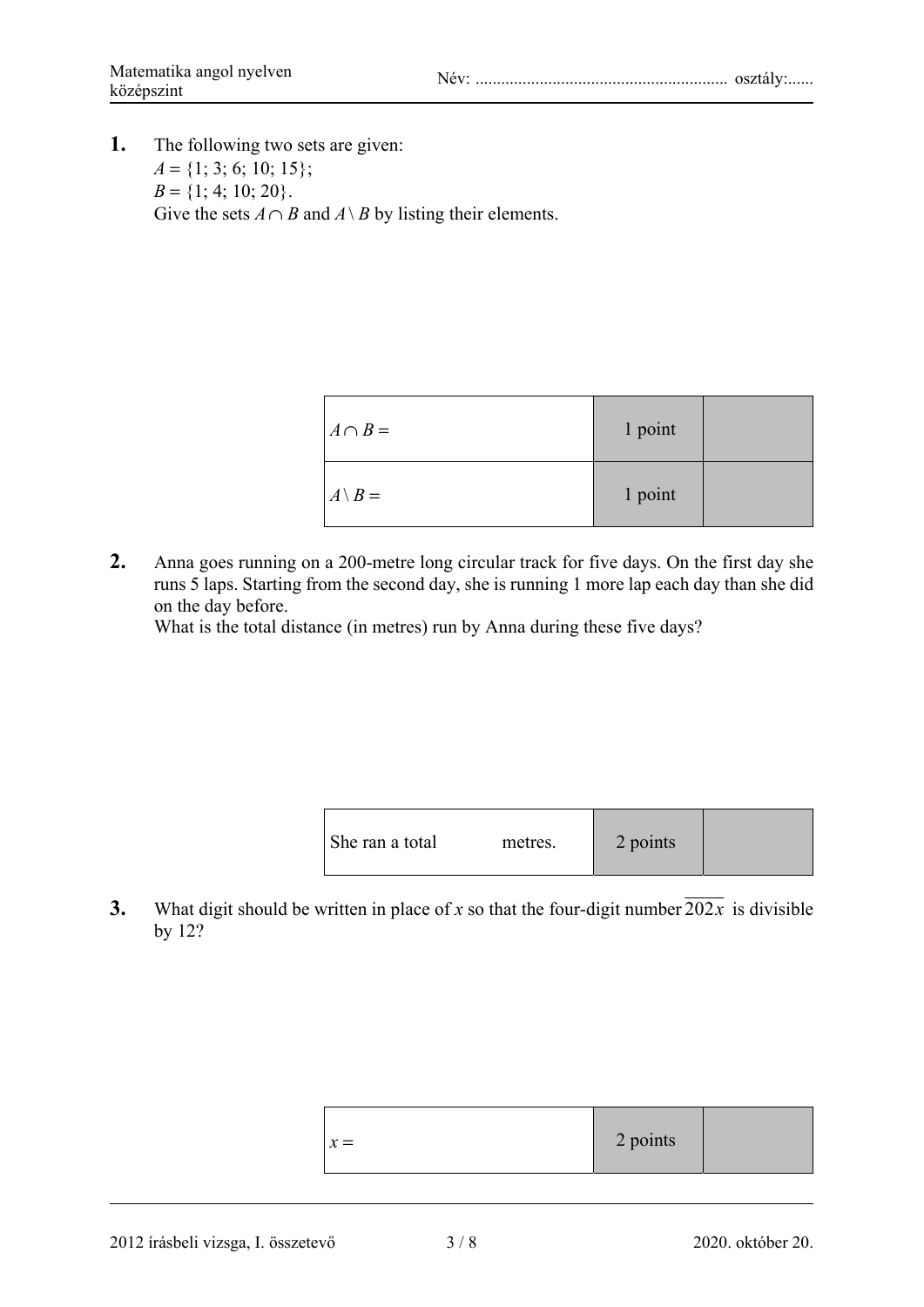**4.** Which of the following numbers is equal to two times  $2^{100}$ ?

| $2^{101}$ | $2^{102}$ | $2^{200}$ | $4^{100}$ |  |
|-----------|-----------|-----------|-----------|--|
|           |           |           |           |  |
|           |           |           |           |  |
|           |           |           |           |  |
|           |           |           |           |  |
|           |           |           | 2 points  |  |

**5.** On a certain week the following five lottery numbers were drawn: 16, 24, 36, 54, 81. Determine the truth value of the following statements (true or false).

A: All of these five numbers are divisible by 3. B: Three of these five numbers are square numbers.

C: These five numbers may be considered as the first five terms of a geometric sequence.

| A: |          |  |
|----|----------|--|
| B: | 2 points |  |
| Ċ: |          |  |

- **6.** The function  $f(x) = 10^{\frac{x}{4}}$  $f(x) = 10<sup>4</sup>$  is defined over the set of real numbers.
	- **a**) Determine the value of  $f(12)$ .
	- **b**) Determine the real number *x* for which  $f(x) = 100$ .

| <b>a</b> ) $f(12) =$ | 1 point  |  |
|----------------------|----------|--|
| <b>b</b> ) $x =$     | 2 points |  |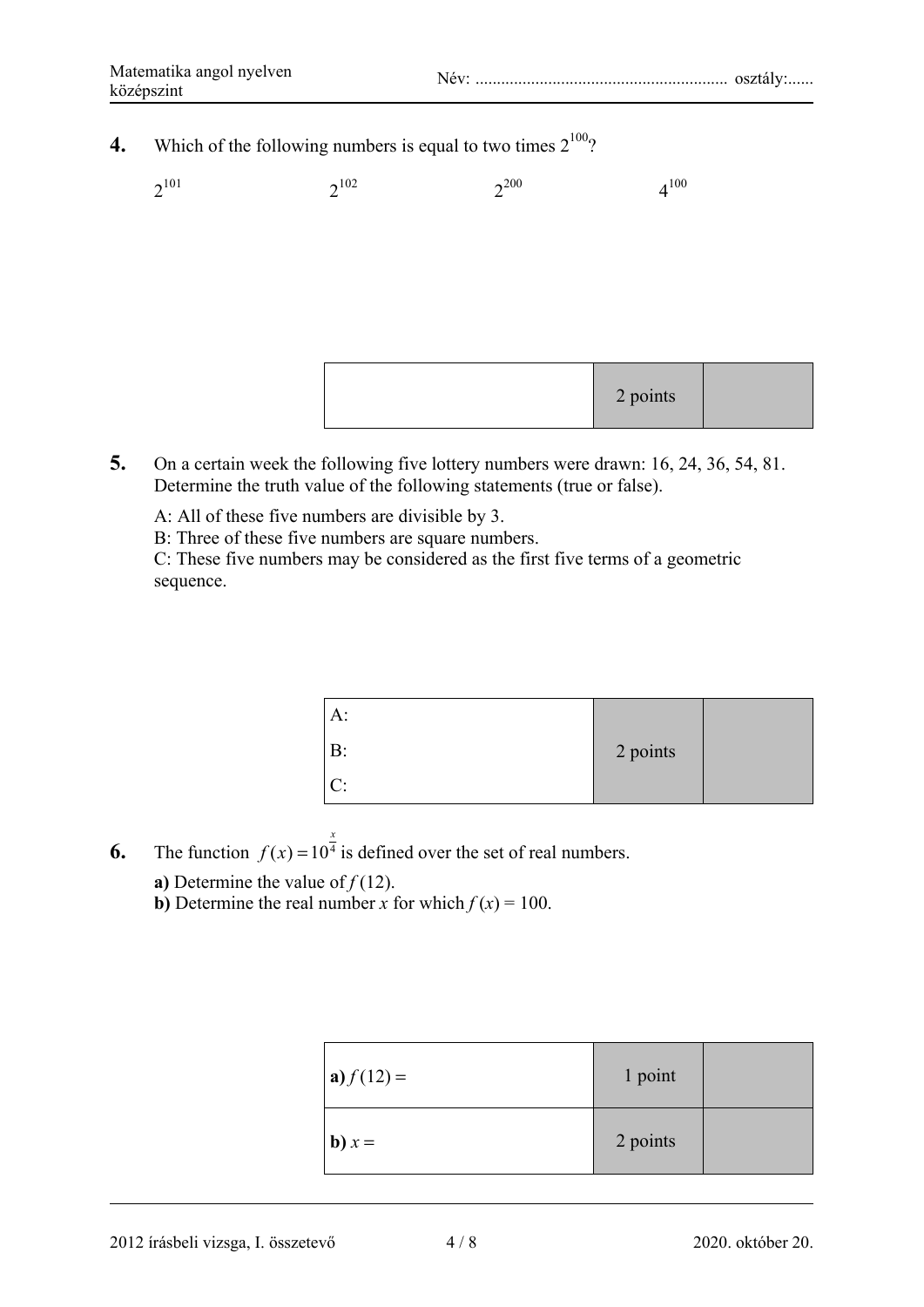**7.** A certain product cost 15 000 Ft. At the end of October the price of this product had been raised by 25%. What is the percentage of "discount" at the end of November if the price is dropped back to 15 000 Ft again? Show your work.

|                            |        | 2 points |  |
|----------------------------|--------|----------|--|
| The discount percentage is | $\%$ . | 1 point  |  |

**8.** The length of the edge of a cube is *b*. The surface area of this cube is 13.5 cm<sup>2</sup>. How much is the surface area of a cube the edge of which is 2*b* long? Show your work.

|                      | 2 points |  |
|----------------------|----------|--|
| The surface area is: | 1 point  |  |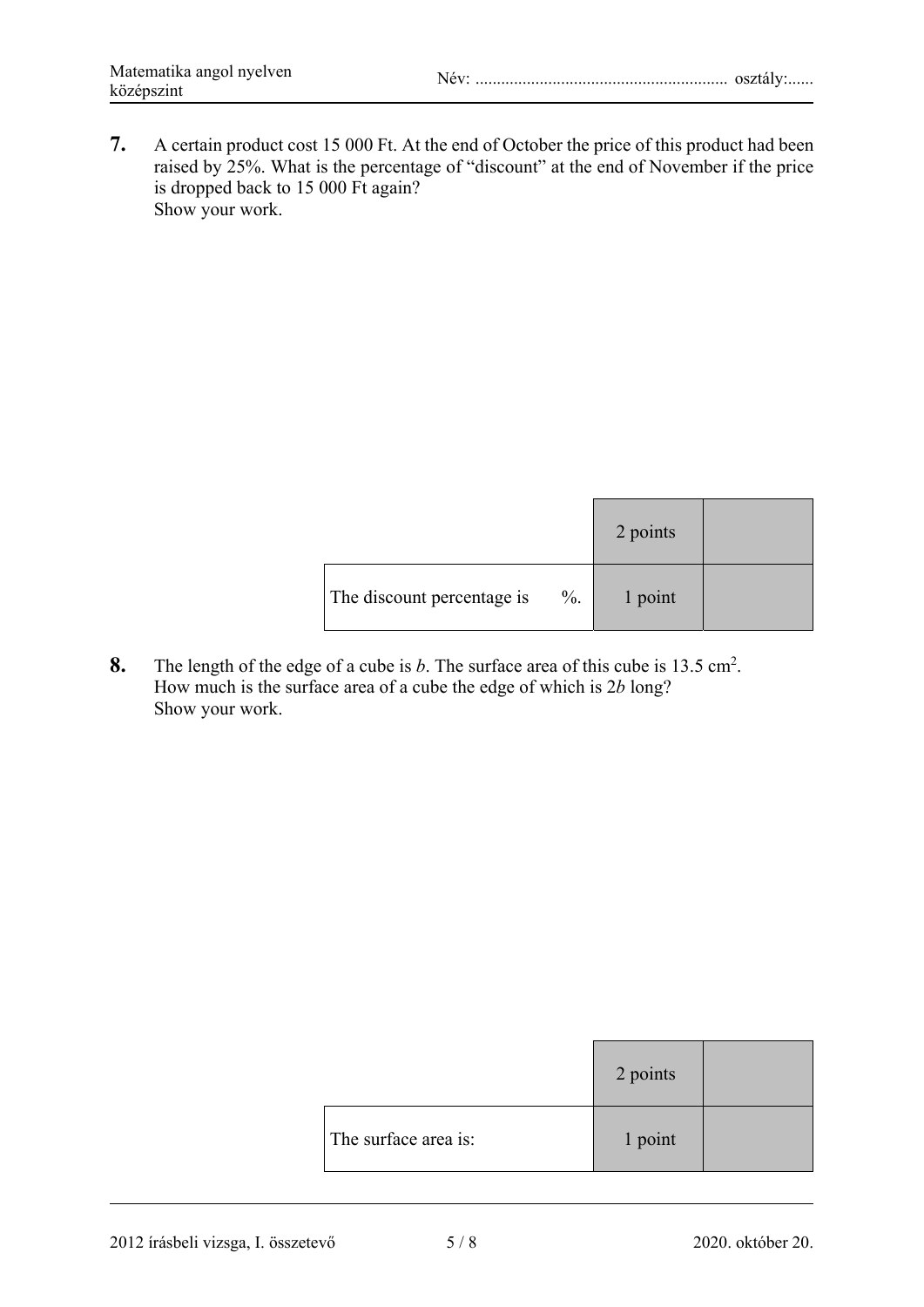**9.** How many different 6-digit numbers may be formed with two 2-s and four 4-s?

| 2 points |
|----------|
|----------|

- **10.** The function  $x \mapsto x^2 1$  is defined over the interval [-2; 2].
	- **a)** Determine the range of the function.
	- **b**) Give the zeroes of the function.

| $\bf{a}$     | 2 points |  |
|--------------|----------|--|
| $\mathbf{b}$ | 2 points |  |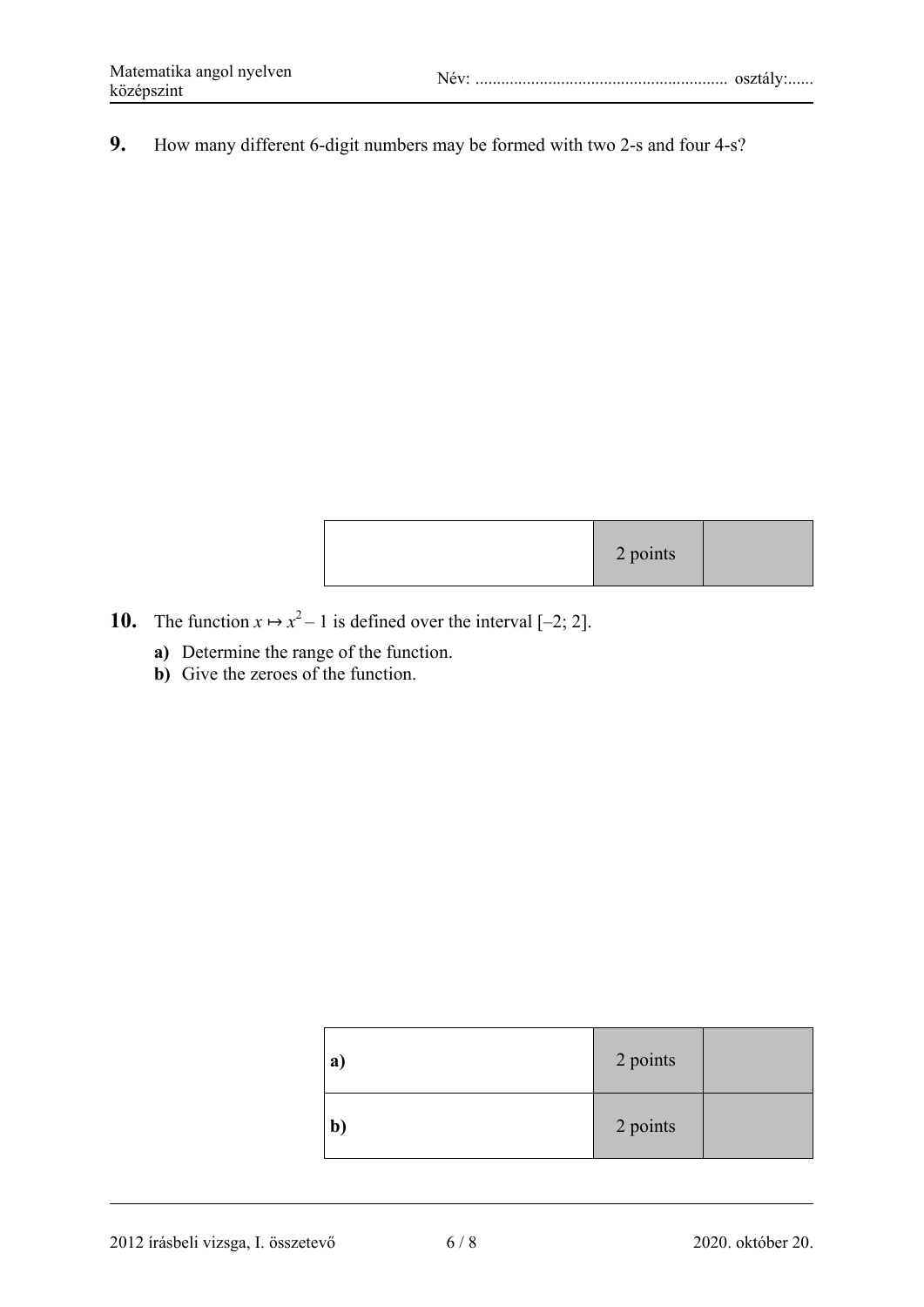**11.** Four friends measured how long (in minutes) it took for each of them to get to the school on Tuesday morning. Here are the results: 38, 30, 26, 26. Calculate the mean and the standard deviation of these time intervals.

| The mean:               | 1 point  |  |
|-------------------------|----------|--|
| The standard deviation: | 2 points |  |

**12.** What is the probability that two fair dice, rolled at the same time, will show two different numbers?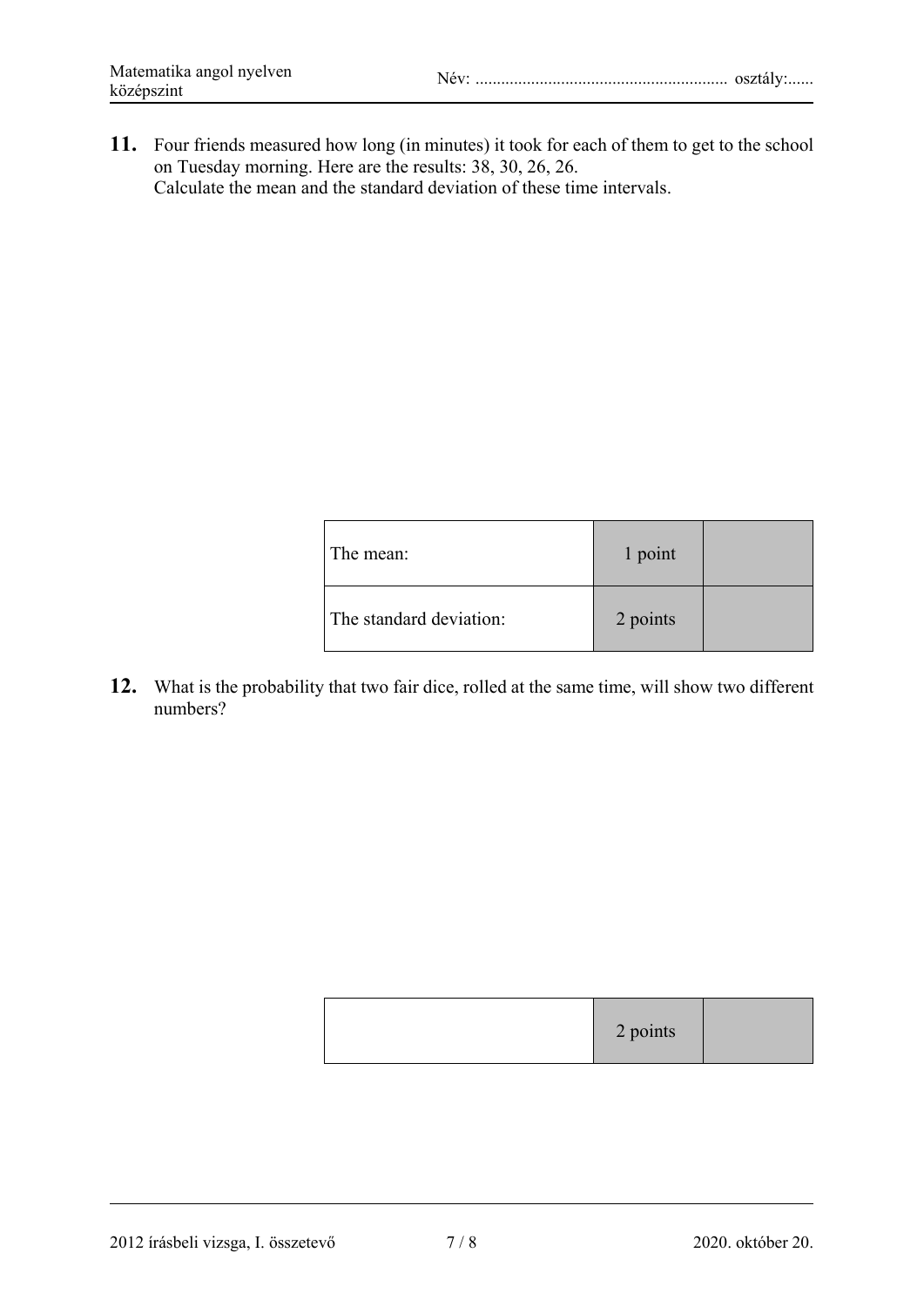|        | score        |                |         |
|--------|--------------|----------------|---------|
|        |              | maximum        | awarded |
|        | Question 1   | 2              |         |
|        | Question 2   | $\overline{2}$ |         |
|        | Question 3   | 2              |         |
|        | Question 4   | 2              |         |
|        | Question 5   | 2              |         |
| Part I | Question 6   | 3              |         |
|        | Question 7   | 3              |         |
|        | Question 8   | 3              |         |
|        | Question 9   | $\overline{2}$ |         |
|        | Question 10  | 4              |         |
|        | Question 11  | 3              |         |
|        | Question 12  | $\overline{2}$ |         |
|        | <b>TOTAL</b> | 30             |         |

date examiner

|         | pontszáma egész<br>számra kerekítve |                    |
|---------|-------------------------------------|--------------------|
|         | elért                               | programba<br>beirt |
| I. rész |                                     |                    |

dátum dátum

javító tanár jegyző

Megjegyzések:

- 1. Ha a vizsgázó a II. írásbeli összetevő megoldását elkezdte, akkor ez a táblázat és az aláírási rész üresen marad!
- 2. Ha a vizsga az I. összetevő teljesítése közben megszakad, illetve nem folytatódik a II. összetevővel, akkor ez a táblázat és az aláírási rész kitöltendő!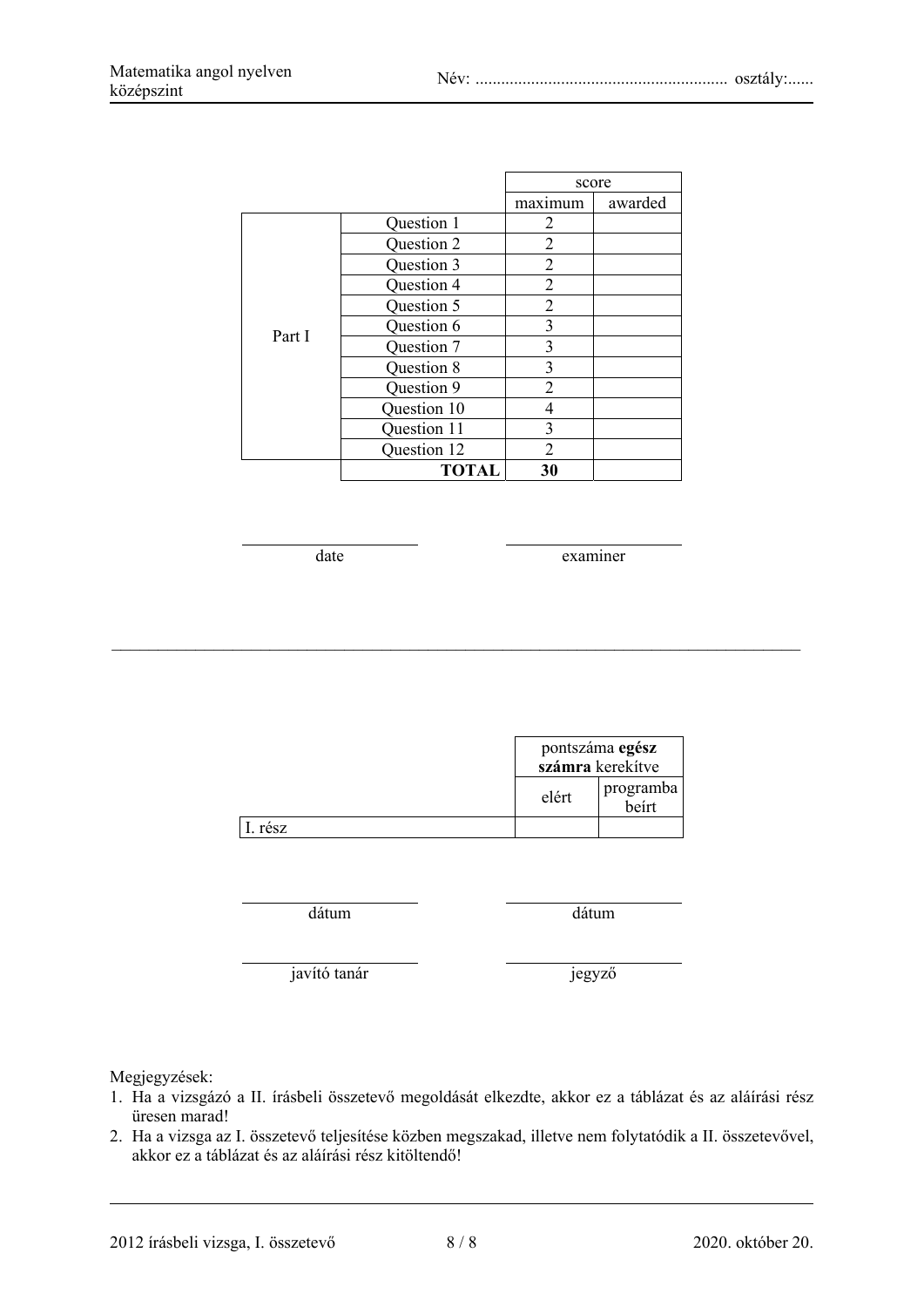# **MATEMATIKA ANGOL NYELVEN**

## **KÖZÉPSZINTŰ ÍRÁSBELI VIZSGA**

### **2020. október 20. 8:00**

## **II.**

Időtartam: 169 perc

| Pótlapok száma |  |  |
|----------------|--|--|
| Tisztázati     |  |  |
| Piszkozati     |  |  |

**EMBERI ERŐFORRÁSOK MINISZTÉRIUMA**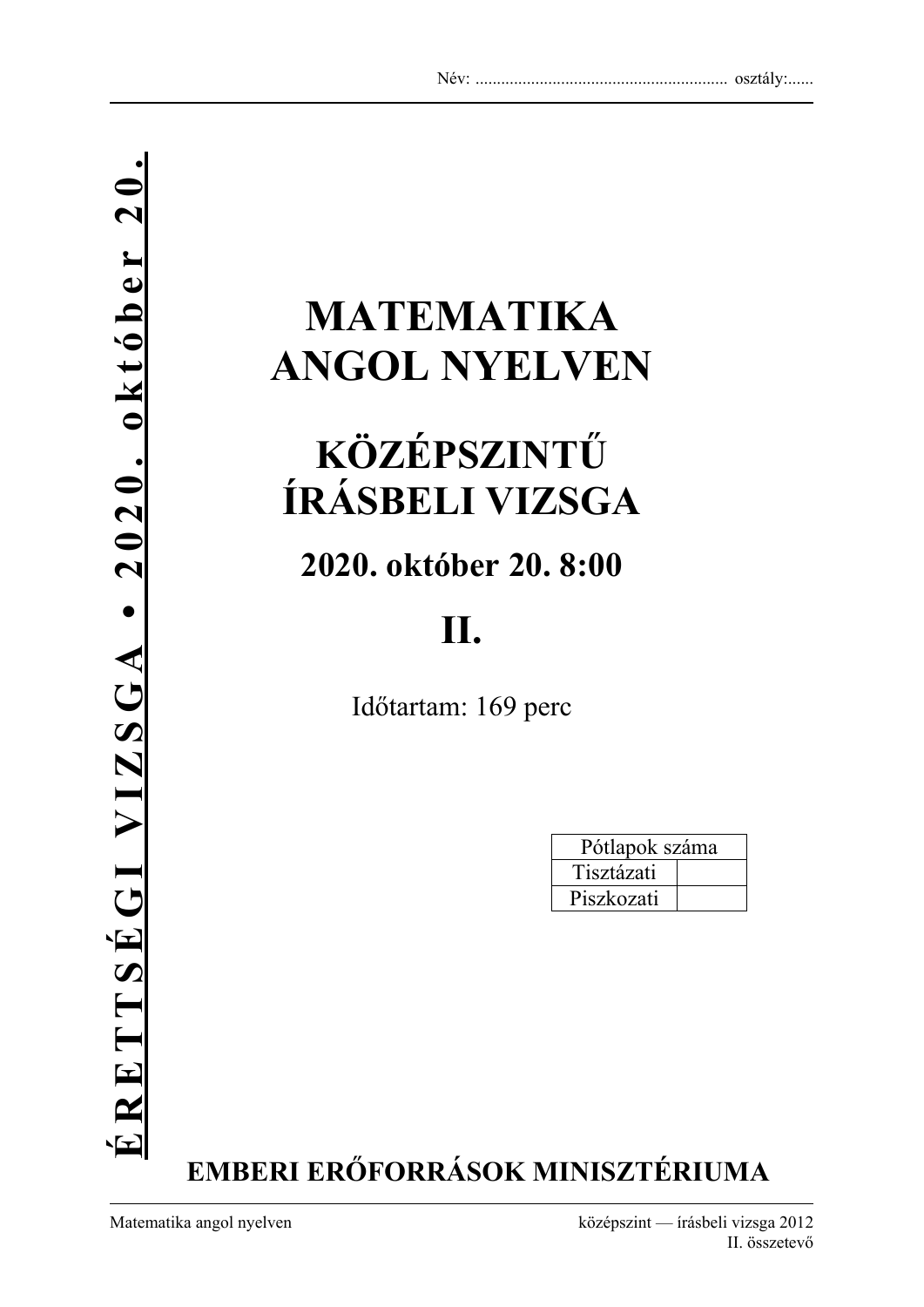### **Instructions to candidates**

- 1. The time allowed for this examination paper is 169 minutes. When that time is up, you will have to stop working.
- 2. You may solve the problems in any order.
- 3. In part **B**, you are only required to solve two of the three problems. **When you have finished the examination, enter the number of the problem not selected in the square below**. *If it is not clear* for the examiner which problem you do not want to be assessed, the last problem in this examination paper will not be assessed.



- 4. On solving the problems, you may use a calculator that cannot store and display textual information. You may also use any edition of the four-digit data tables. The use of any other electronic device or printed or written material is forbidden!
- 5. **Always write down the reasoning used to obtain the answers. A major part of the score will be awarded for this.**
- 6. **Make sure that calculations of intermediate results are also possible to follow.**
- 7. **The use of calculators** in the reasoning behind a particular solution **may be accepted without further mathematical explanation in case of the following operations**: addition,

subtraction, multiplication, division, calculating powers and roots,  $n!$ ,  $\begin{bmatrix} n \\ k \end{bmatrix}$  $\int$  $\setminus$  $\overline{\phantom{a}}$  $\overline{\mathcal{L}}$ ſ *k n* , replacing the

tables found in the 4-digit Data Booklet (sin, cos, tan, log, and their inverse functions), approximate values of the numbers  $\pi$  and  $e$ , finding the solutions of the standard quadratic equation. No further explanation is needed when the calculator is used to find the mean and the standard deviation, as long as the text of the question does not explicitly require the candidate to show detailed work. **In any other cases, results obtained through the use of a calculator are considered as unexplained and points for such results will not be awarded.** 

- 8. On solving the problems, theorems studied and given a name in class (e.g. the Pythagorean Theorem or the height theorem) do not need to be stated precisely. It is enough to refer to them by name, *but their applicability needs to be briefly explained*.
- 9. Always state the final result (the answer to the question of the problem) in words, too!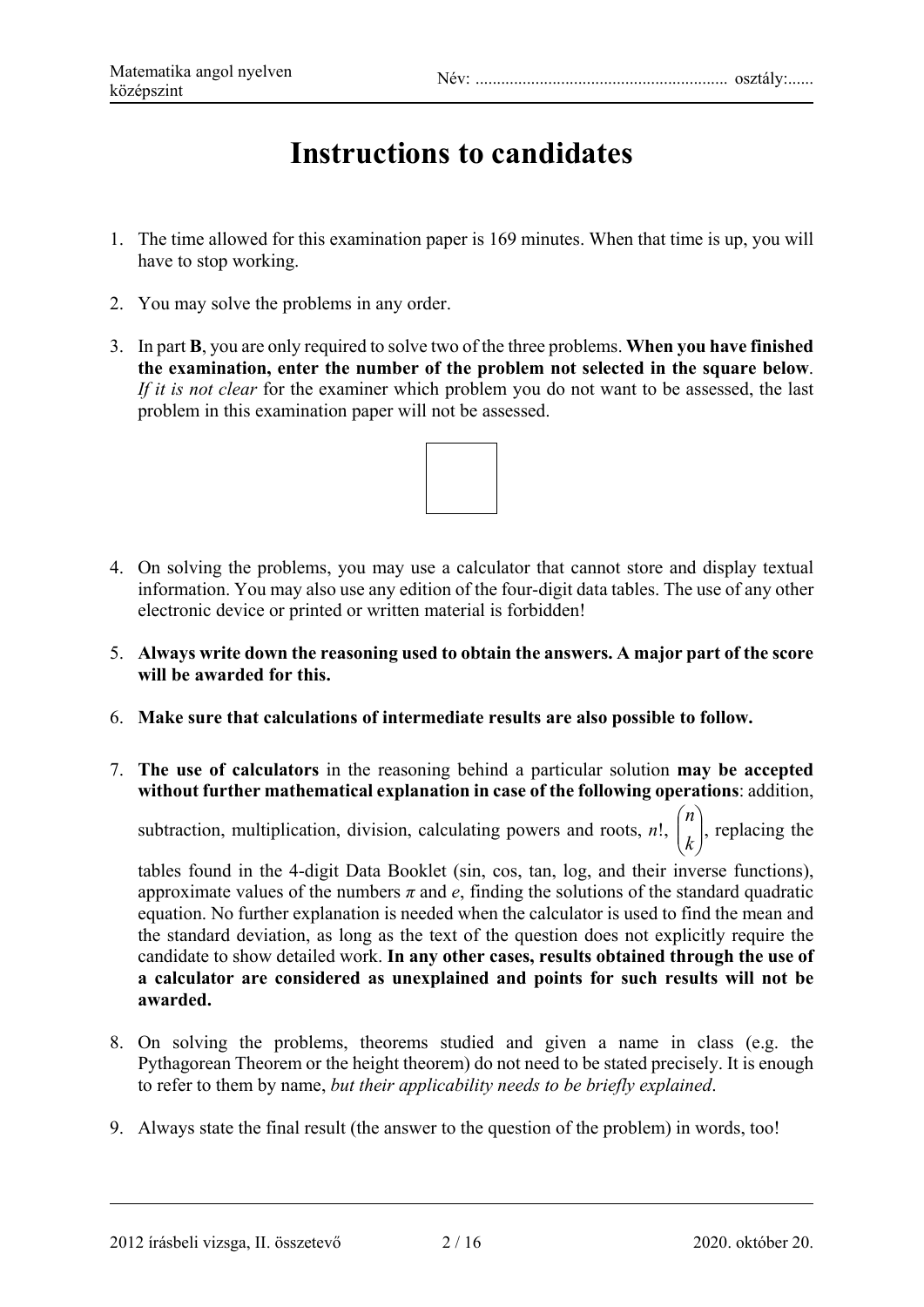- 10. Write in pen. Diagrams may be drawn in pencil. The examiner is instructed not to mark anything in pencil, other than diagrams. If you cancel any solution or part of a solution by crossing it over, it will not be assessed.
- 11. Only one solution to each problem will be assessed. In case of more than one attempt to solve a problem, **indicate clearly** which attempt you wish to be marked.
- 12. Please **do not write in the grey rectangles**.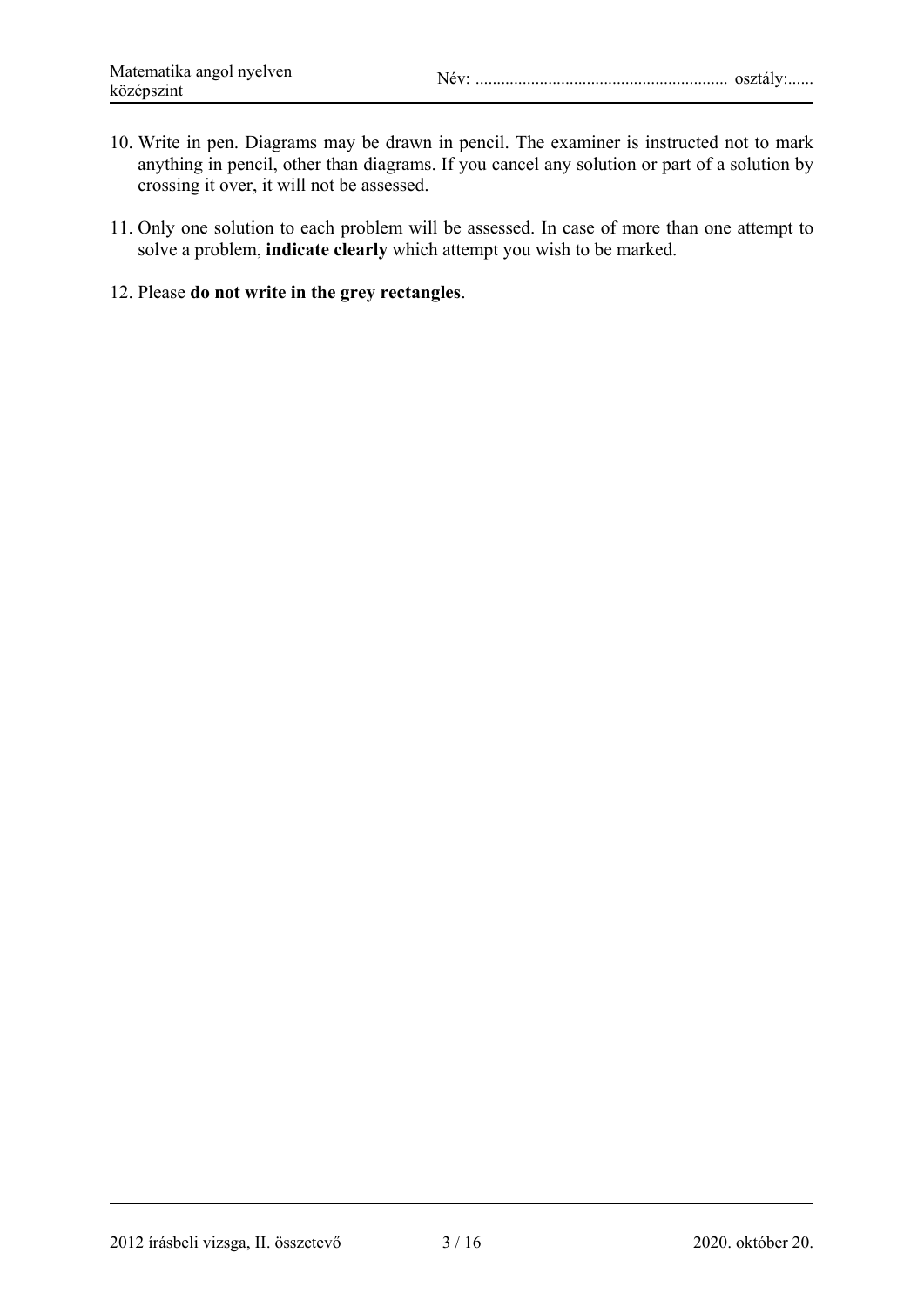#### **A**

- **13. a)** I thought of a number. I subtracted 5 from half of this number, multiplied the difference by 4 then added 8 to the result. The number I got as a result was the same as the original number I thought of. What number did I think of?
	- **b)** The  $10<sup>th</sup>$  term of an arithmetic sequence is 18, the  $30<sup>th</sup>$  term is 48. Give the first term and the common difference of this sequence.

| a)           | 5 points  |  |
|--------------|-----------|--|
| $\mathbf{b}$ | 5 points  |  |
| T:           | 10 points |  |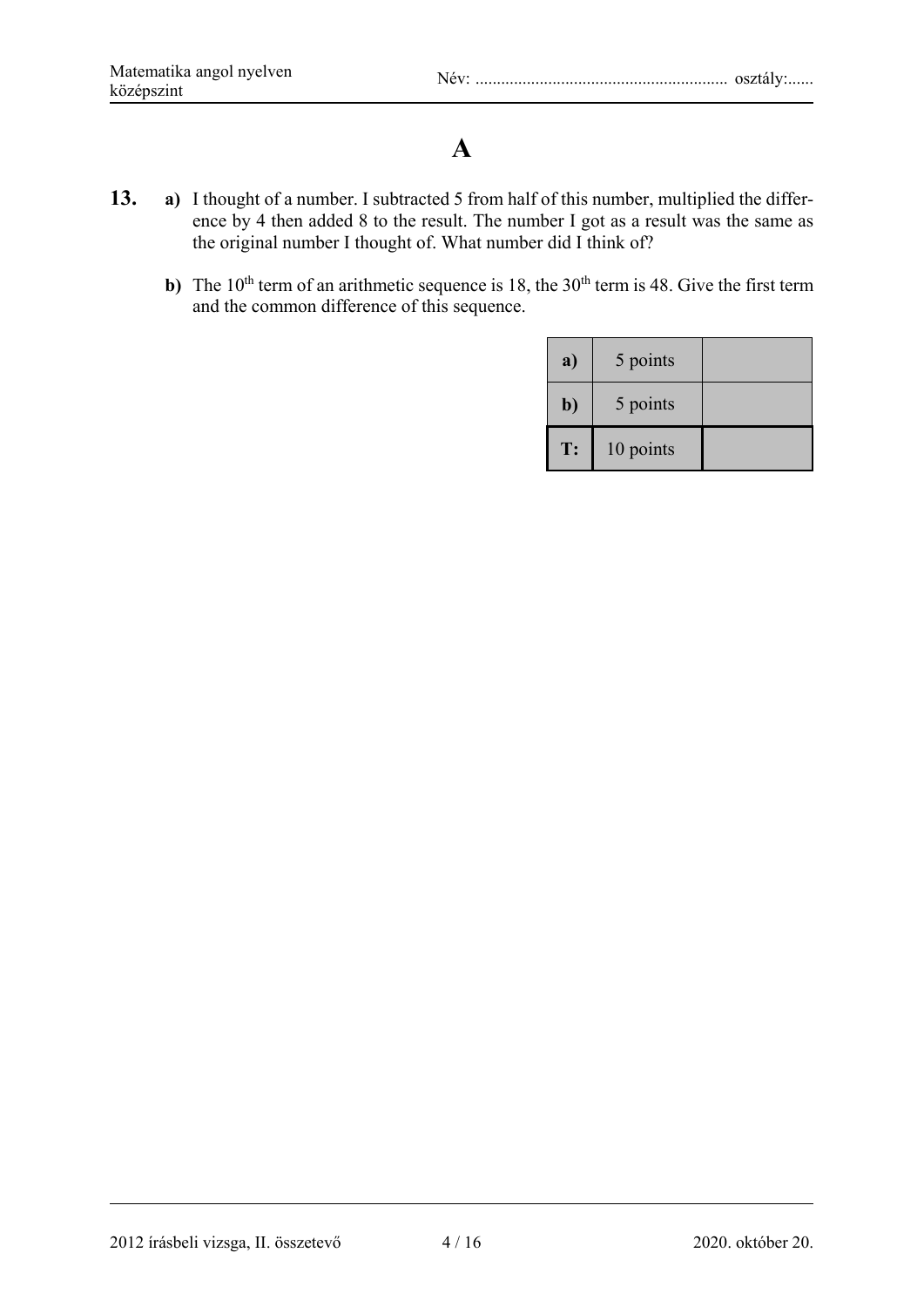2012 írásbeli vizsga, II. összetevő 5 / 16 2020. október 20.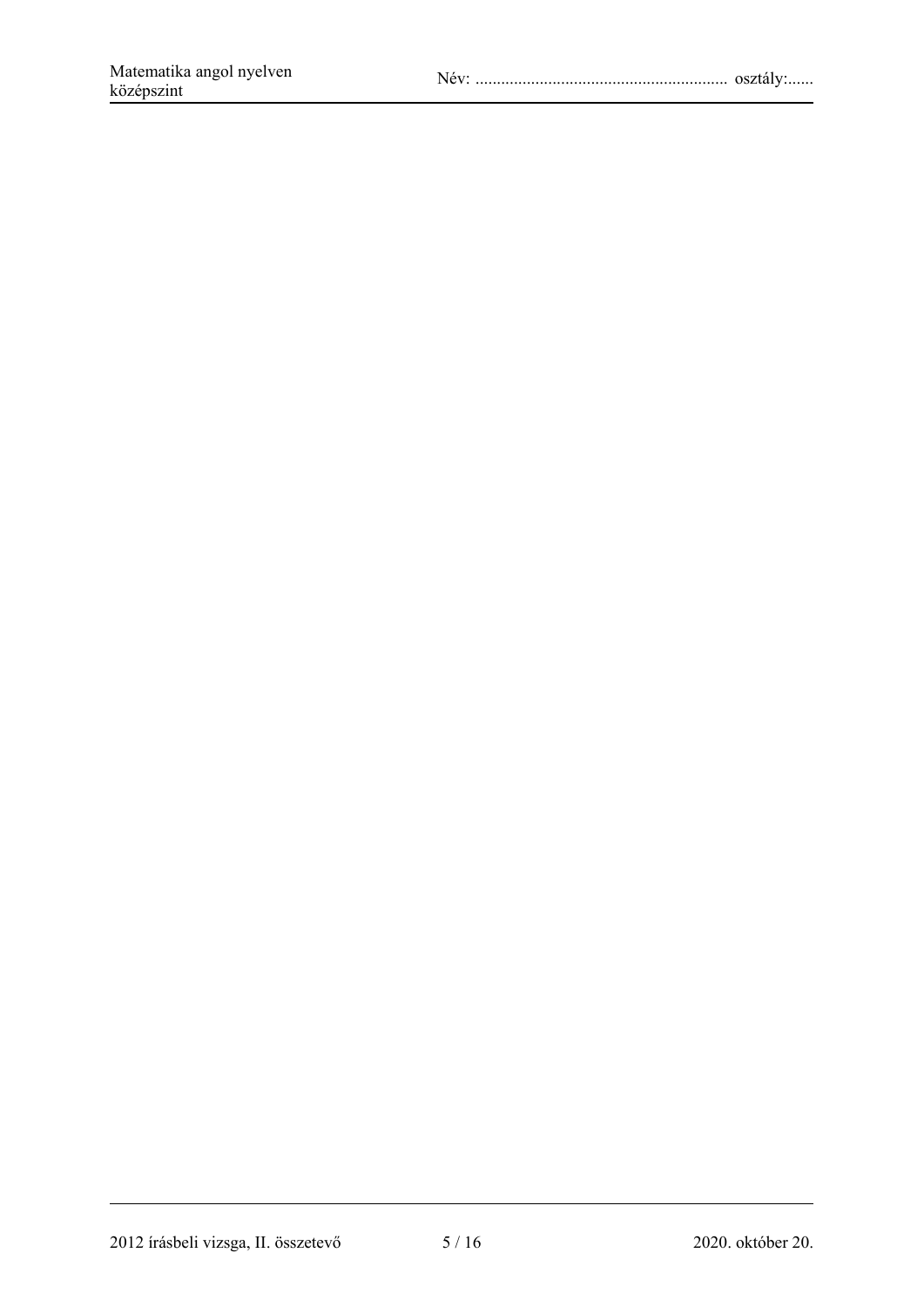- **14.** The length of leg *BC* of the right triangle *ABC* is 40 cm, the length of hypotenuse *AB* is 41 cm.
	- a) Calculate the area of the triangle. Give your answer in dm<sup>2</sup>.
	- **b)** Calculate the acute angles of the triangle.
	- **c)** Calculate the perimeter of the circumcircle of the triangle. Round your answer to the nearest cm.

| a)           | 5 points  |  |
|--------------|-----------|--|
| $\mathbf{b}$ | 3 points  |  |
| c)           | 4 points  |  |
| T:           | 12 points |  |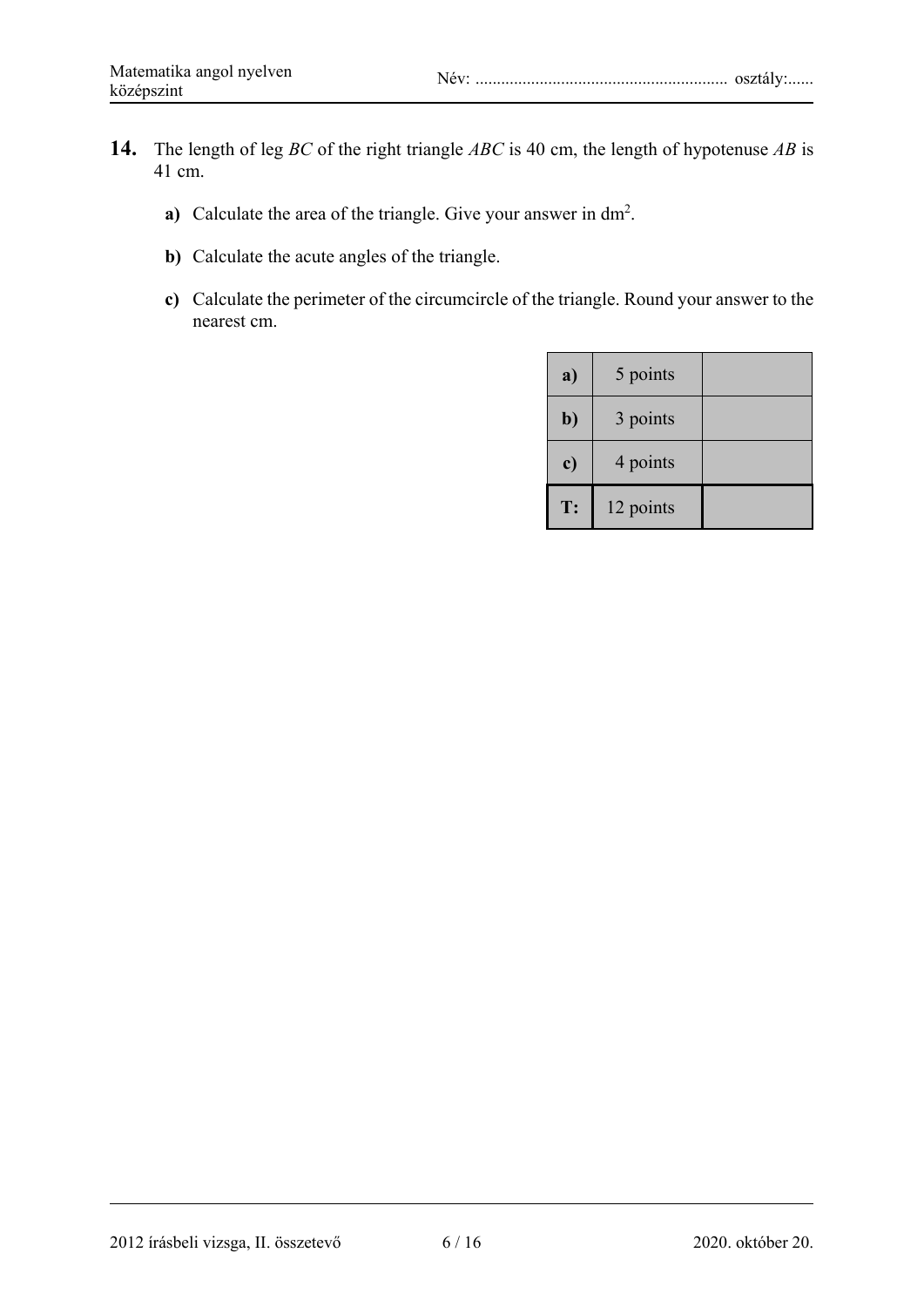2012 írásbeli vizsga, II. összetevő 7 / 16 2020. október 20.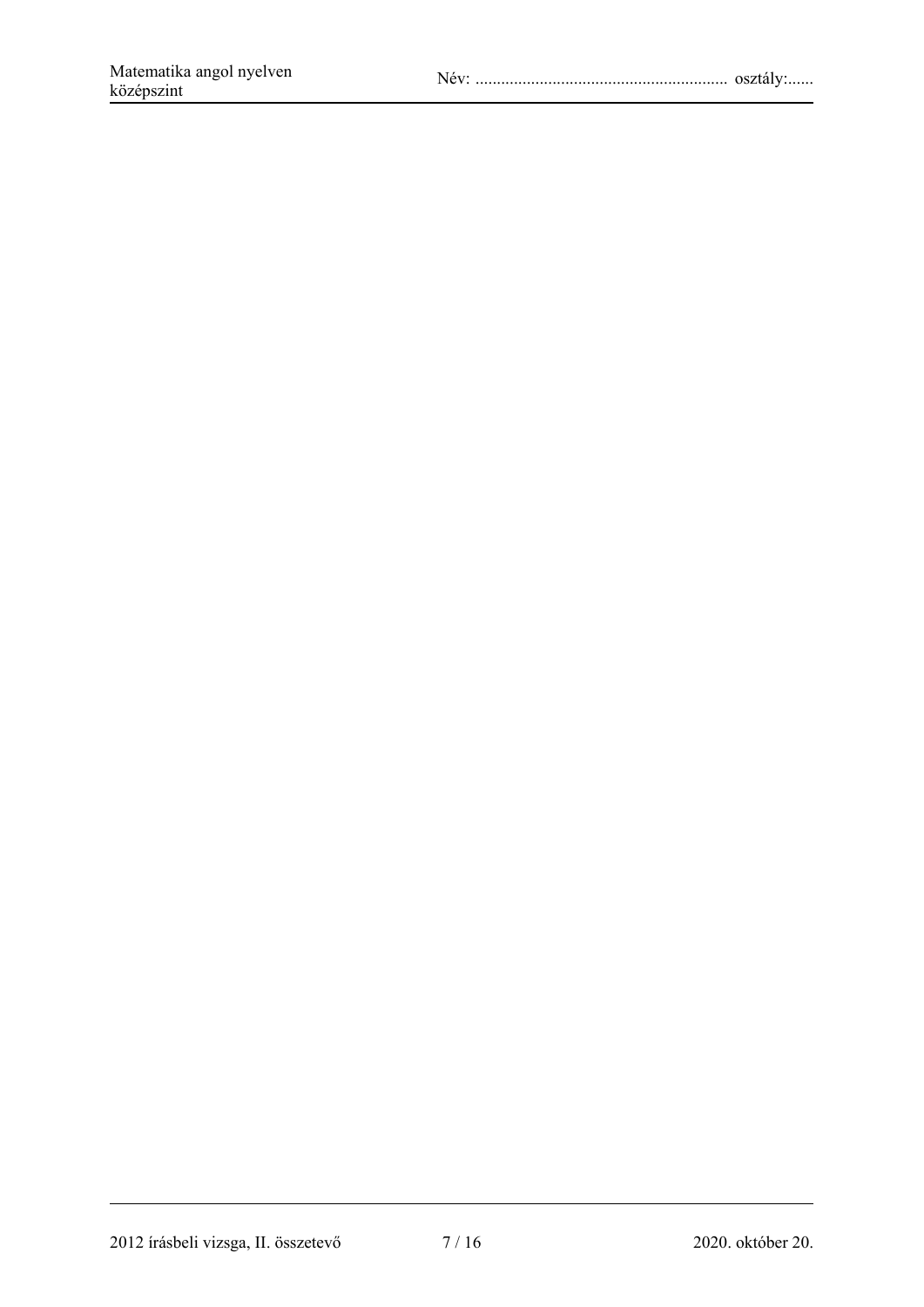**15.** A climate change scientist researches the changes in the global annual mean temperatures. He has the annual mean temperature data of Earth for each year, starting with 1900. The scientist models the changes of the annual mean temperatures with the function

$$
f(x) = 0.0001x^2 - 0.0063x + 15.2.
$$

In this formula *x* represents the number of years passed **since 1900**, while  $f(x)$  is the annual mean temperature for that particular year in  $\mathrm{C}$  ( $0 \le x \le 119$ ).

- **a)** Use the model to calculate how much higher the annual mean temperature was in 2018 than it was in 1998.
- **b**) In which year was the annual mean temperature 15.42 °C?

Based on data collected after the year 2000 the scientist proposes that the annual mean temperatures in the decades following 2018 may be predicted using the function

$$
g(t) = 15.92 \cdot 1.002^{t}.
$$

In this formula *t* represents the number of years passed since 2018, while  $g(t)$  is the predicted mean temperature for that particular year in  ${}^{\circ}C$  ( $0 \le t$ ).

**c)** Use this model to estimate the year in which the annual mean temperature will be  $16.7 °C$ .

| a) | 4 points  |  |
|----|-----------|--|
| b) | 5 points  |  |
| c) | 5 points  |  |
| T: | 14 points |  |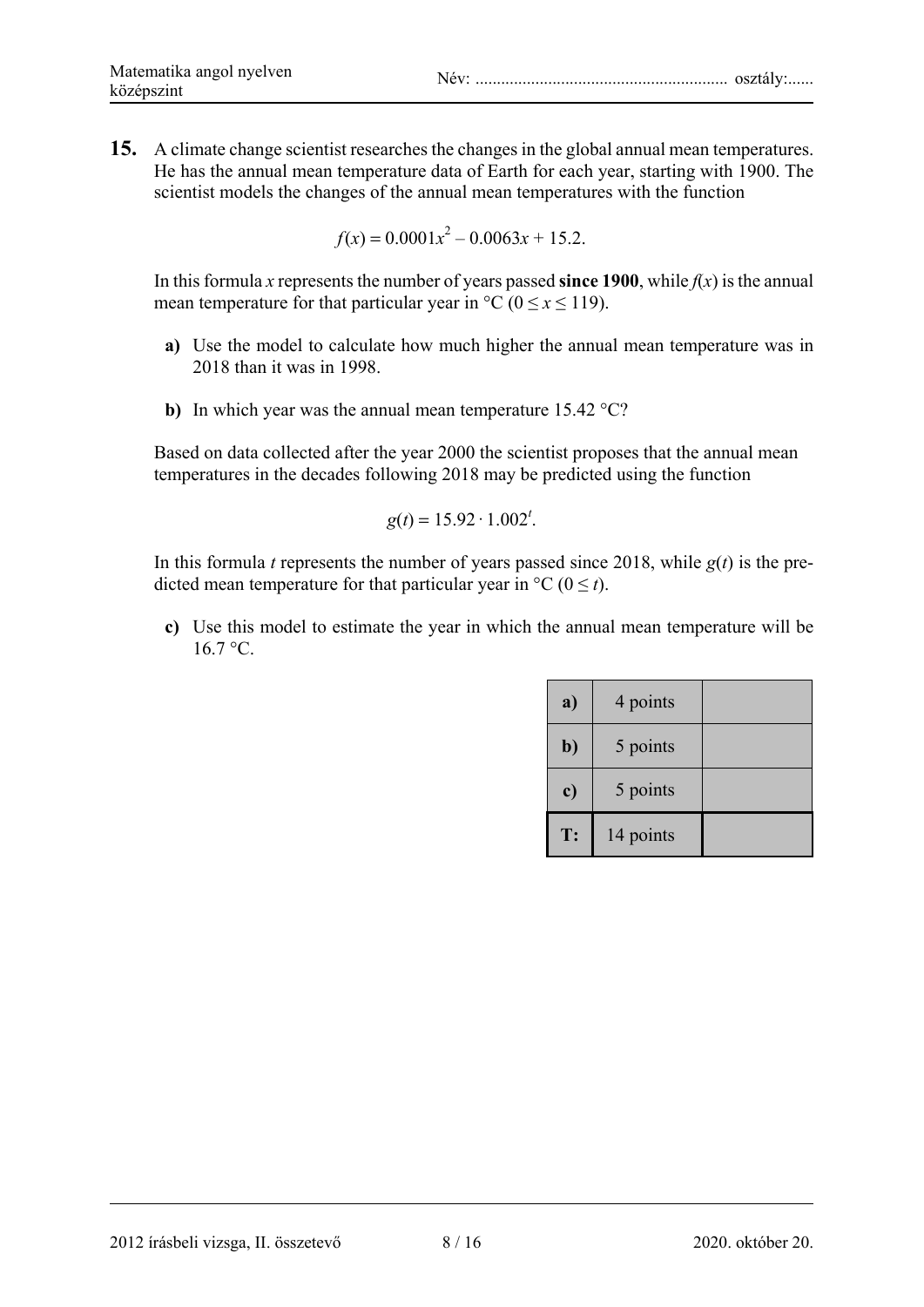2012 írásbeli vizsga, II. összetevő 9 / 16 2020. október 20.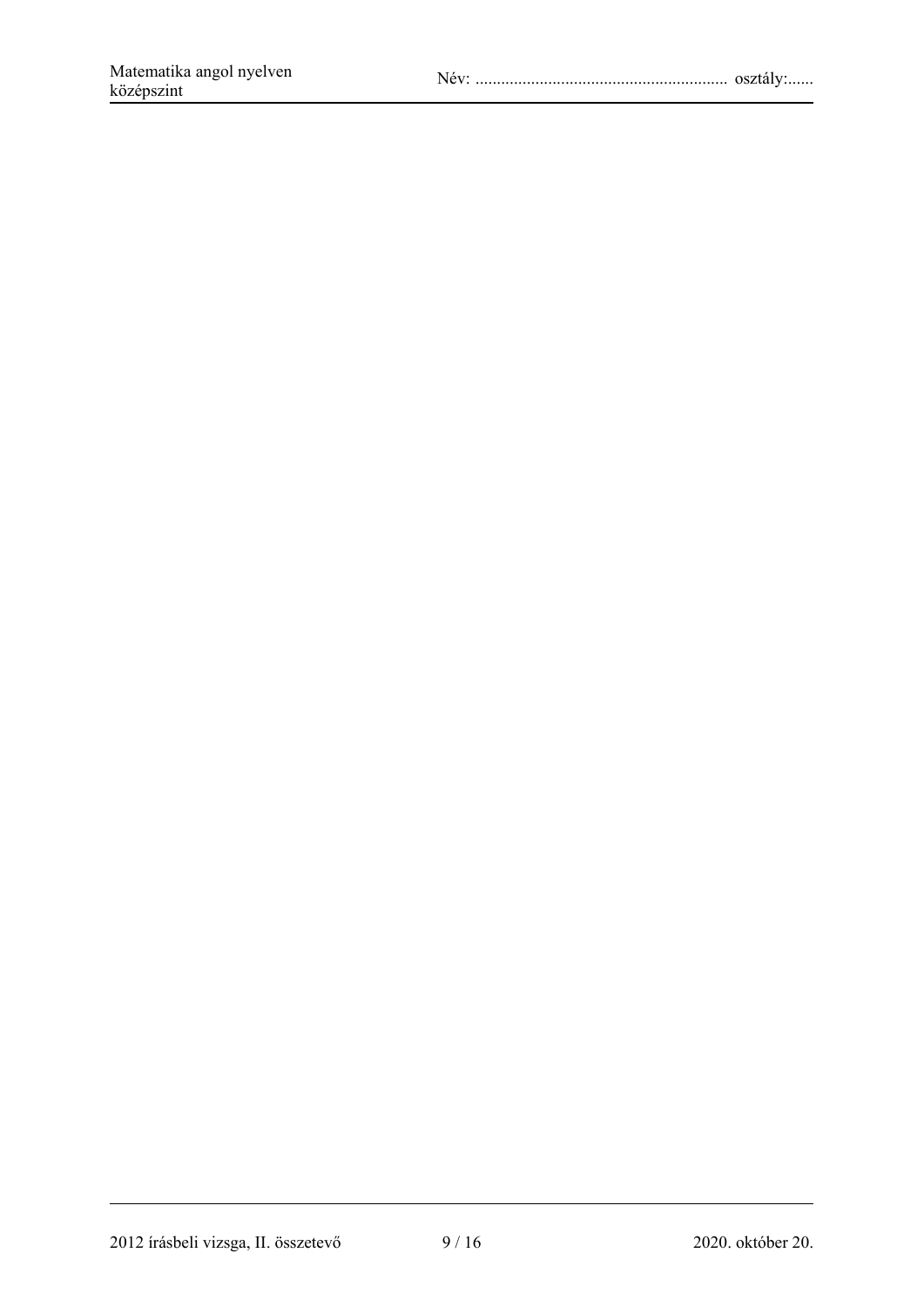#### **B**

#### **You are required to solve any two out of the problems 16 to 18. Write the number of the problem NOT selected in the blank square on page 2.**

- **16.** The length of Earth's orbit around the Sun is about 939 million km. It takes about 365.25 days for Earth to travel one full "lap" around the Sun.
	- **a)** Calculate the average speed in km/h while the Earth travels one full "lap" around the Sun.

The planet furthest from the Sun in our solar system is Neptune, it is about 4.2 light-hour away from the Sun. A light-hour is the distance travelled by light in one hour.

**b)** Calculate the distance of Neptune from the Sun is kilometres. Give your answer in scientific form. (Light travels about 300 000 km in one second.)

The planets of our solar system are Mercury, Venus, Earth, Mars, Jupiter, Saturn, Uranus and Neptune. A question in a geography test asks students to list the planets in order of their distance from the Sun. Judit knows for sure that Earth is third in line and Neptune is the last. She writes these in their correct slots. She also remembers that closest to the Sun are Mercury and Venus but she does not remember the exact order so, for these two, she only guesses. She fills in the last four slots randomly with the names of the remaining four planets.

**c)** Calculate the probability that Judit lists the planets in the correct order.

The names of each of the eight planets are written on small paper cards and placed in a hat. A card is then randomly drawn from the hat and then a second card is drawn.

**d)** Consider two cases: in one of them the card drawn first is replaced into the hat before a second card is drawn while in the other case it is not replaced. Now consider the probability that the name Earth appears at least once on the two cards drawn.

In which case is this probability greater: when the first card is replaced or when it is not replaced?

| a)  | 3 points  |  |
|-----|-----------|--|
| $b$ | 3 points  |  |
| c)  | 4 points  |  |
| d)  | 7 points  |  |
| T:  | 17 points |  |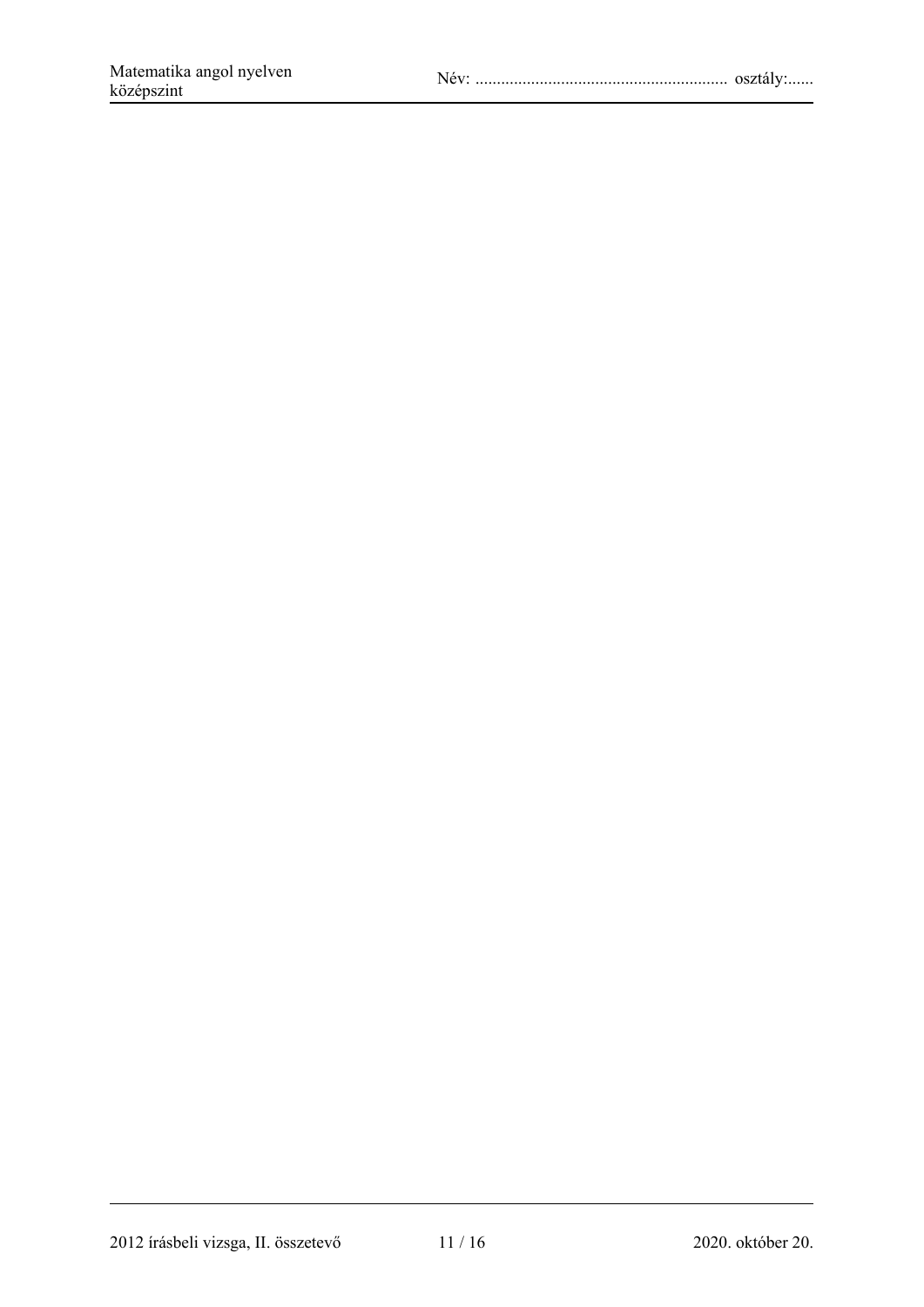#### **You are required to solve any two out of the problems 16 to 18. Write the number of the problem NOT selected in the blank square on page 2.**

**17.** Consider the points *A*, *B*, *C*, *D* and *E* as vertices of a certain graph.



- **a)** Draw edges into the diagram above such that the degree of each vertex is 2 or 3.
- **b**) Is it possible to draw a graph on 5 vertices such that the degree of each vertex is exactly 3?

Points *A*, *B*, *C* and *D* form the vertices of a parallelogram, point *E* is the intersection of the diagonals.



**c)** Express vector *AB*  $\overline{\phantom{a}}$  in terms of vectors *DA*  $\overline{\phantom{a}}$ and  $\overrightarrow{DE}$ .

A certain parallelogram *ABCD* is placed in a coordinate system. The equation of line *AB* is  $2x - 5y = -4$ . The equation of line *AD* is  $3x - 2y = -6$ . The coordinates of point *C* are (5; 5), the first coordinate of point *B* is 3.

**d)** Give the coordinates of vertices *A*, *B* and *D*.

| a) | 2 points  |  |
|----|-----------|--|
| b) | 3 points  |  |
| c) | 3 points  |  |
| d) | 9 points  |  |
| T: | 17 points |  |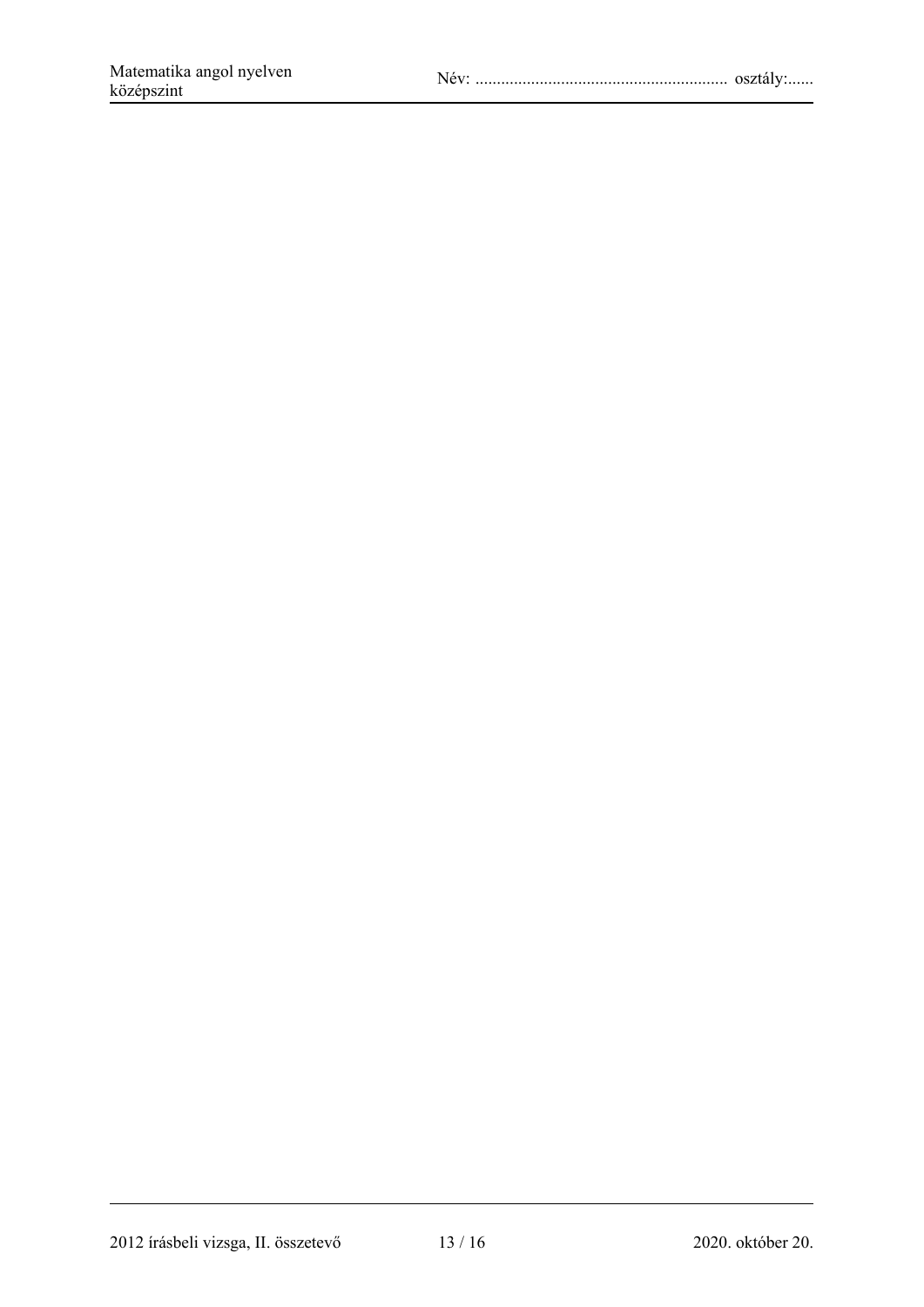#### **You are required to solve any two out of the problems 16 to 18. Write the number of the problem NOT selected in the blank square on page 2.**

**18.** A nail can be divided into three basic solids of revolution. The head of the nail is a truncated cone such that the diameter of the base is 5 mm, the diameter of the top is 2 mm and the height is 1 mm. The round middle part is a cylinder, 25 mm long, and its diameter is also 2 mm. The point of the nail is a cone the height of which is 2.5 mm and the diameter of the base is 2 mm.



**a)** What is the full length of this nail?

A hardware store sells 10 dkg of these nails in a pack.

**b)** About how many nails will be in the pack, given that the density of the metal the nails are made of is 7.8  $g/cm<sup>3</sup>$ ? (Mass = density × volume.)

In a survey 50 people were asked to buy a pack (about 10 dkg) of these nails and then count the number of nails in the pack. The results are shown in the following table:

| number of nails | frequency | number of nails | frequency |
|-----------------|-----------|-----------------|-----------|
| 120-124         |           | 140-144         |           |
| 125-129         |           | 145-149         |           |
| 130-134         |           | 150-154         |           |
| 135-139         |           | 155-159         |           |

- **c)** Draw a bar chart based on the above data.
- **d)** Calculate the median and the mean of the 50 data. Use the class average for each category in both cases. (The class average is calculated from the top and bottom boundaries for each class.)

| a)            | 2 points  |  |
|---------------|-----------|--|
| b)            | 8 points  |  |
| $\mathbf{c})$ | 3 points  |  |
| d)            | 4 points  |  |
| T:            | 17 points |  |